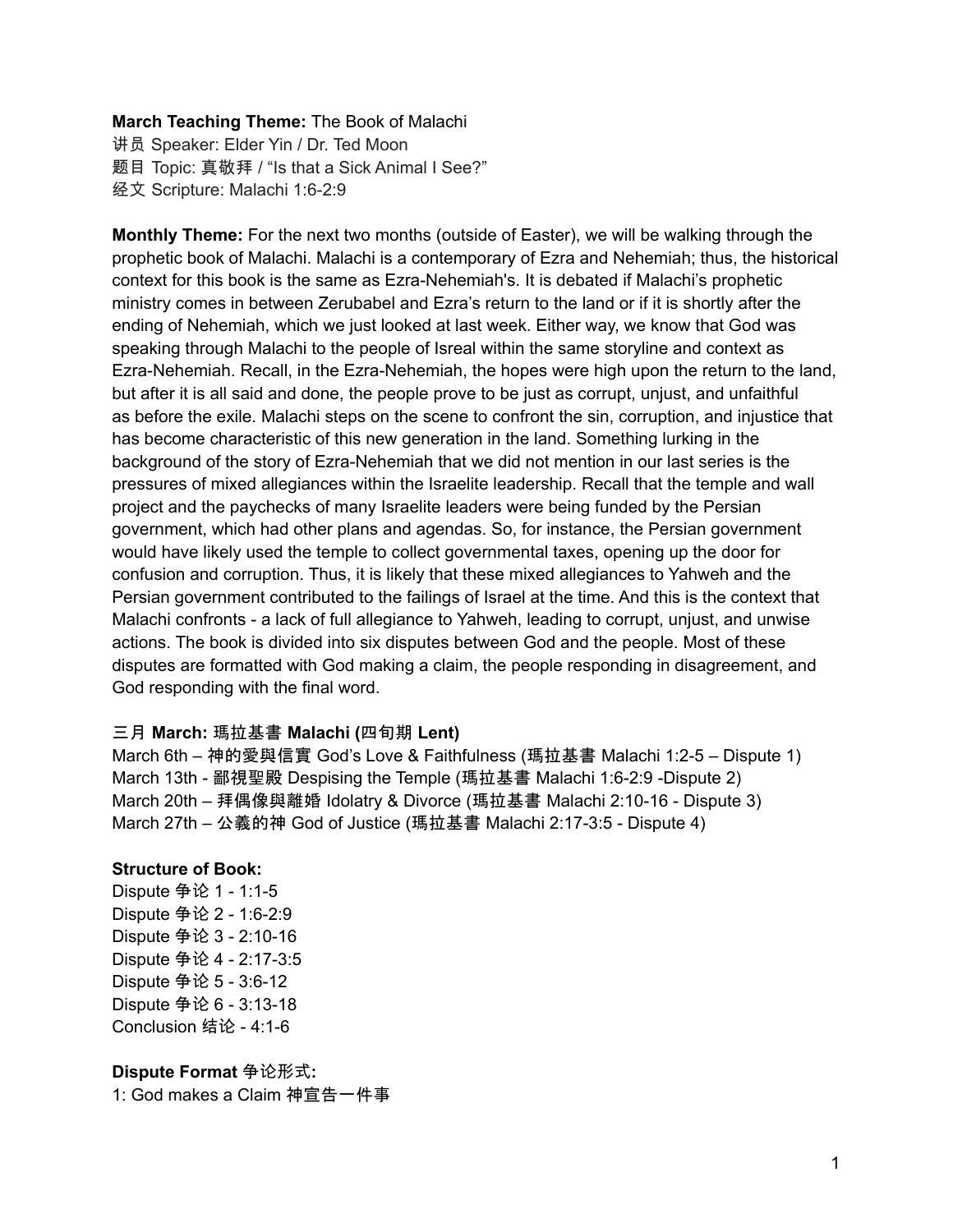2: The People Respond in Disagreement 百姓反驳

3: God Responds 神回应

# **Resources:**

[Sermon](https://www.youtube.com/watch?v=4gmuBCCQquo) Video (Elder Yin) [Sermon](https://www.youtube.com/watch?v=m4GtiGNYD0E) Video (Dr. Ted Moon) [Sermon](https://docs.google.com/presentation/d/1nWx0zkncLSMWsqtqG0Jkisp5Z4Nbww0E/edit?usp=sharing&ouid=111022305003760555164&rtpof=true&sd=true) Slides (Dr. Ted Moon)

[Overview:](https://bibleproject.com/explore/video/malachi/) Malachi (Bible Project) [English] [Overview:](https://www.youtube.com/watch?v=8T57vKj-Ix8&list=PLE-R0uydm0uN0xKD3tw0aheiQojlf1JB1&index=29) Malachi (Bible Project) [Mandarin] Map of [Israel/Judah/Edom](https://docs.google.com/presentation/d/1tFqR--i8vR65UNcydtMDcN0P1IocObGP6zsQPzodJvg/edit?usp=sharing) before Babylonian Exile Maps of [Persian](https://docs.google.com/presentation/d/1etJFccQZX3MryDbRrS1s5n6bjpYFgUOYwQ4VQG_JuV4/edit?usp=sharing) Empire Map of Judah [\(Yehud\)](https://docs.google.com/presentation/d/1B-jPxAPFXvR-dkqLLivyckb0uZtp_PYXSNJsG_iepRA/edit?usp=sharing) under Persian rule [Timeline](https://docs.google.com/presentation/d/1pivSiquO322iIeBUBqD0yGXiqO8ft5FlPvqLRck4eek/edit?usp=sharing) of Rebuild under Persian Rule

**Discussion Questions** (Pastor William R. Horne / Elder Yin):

*Pastor Will:* (Based on Dr. Moon's Sermon)

- (1) Read Malachi 1:6-2:9 together. What observations do you make, and what stands out to you? How would you summarize the passage?
- (2) In Malachi's time, the people gave the worst of their flocks as sacrifices to the LORD. What are some examples of us doing a similar thing in our day?
- (3) Read Mark 12:38-44 together. What observations do you make, and what stands out to you? How would you summarize the passage? How does this help us understand the heart of Malachi 1:6-2:9?
- (4) Read Romans 11:33-12:2 together. What observations do you make, and what stands out to you? How would you summarize the passage? How does this add to our understanding of Malachi 1:6-2:9? What does it look like for us to be living sacrifices? In what ways are we tempted to be only partially allegiance to God?

## *Elder Yin:*

- (1) 敬拜形式有几种?What are the forms of Worshiping God?
- (2) 为什么基督必需敬拜神?Why do Christians have to worship God?
- (3) 为什么旧约有动物献祭来敬拜主? 现在为什么不再以牺牲动物来献祭?Why was there any more sacrifice to worship God in Old Testament? Why is it not used now?
- (4) 旧约以色列人的敬拜和新约的敬拜有何不同?What were the differences in worshiping God between Old Testament and New Testament?
- (5) 所以,弟兄们,我以 神的慈悲劝你们,将身体献上,当作活祭,是圣洁的,是 神所喜悦的 ;你们如此事奉乃是理所当然的。"罗马书 12:1,这里的活祭什么意思? In Romans 12: What does living sacrifice mean?
- (6) 神是个灵,所以拜他的必须用心灵和诚实拜他。"约翰福音 4:24,这里的心灵和诚实指什 么? 这二样如何来帮助我们敬拜神?In John chapter 4:24, what do the spirit and the truth really mean? How do they help us in worshiping God?